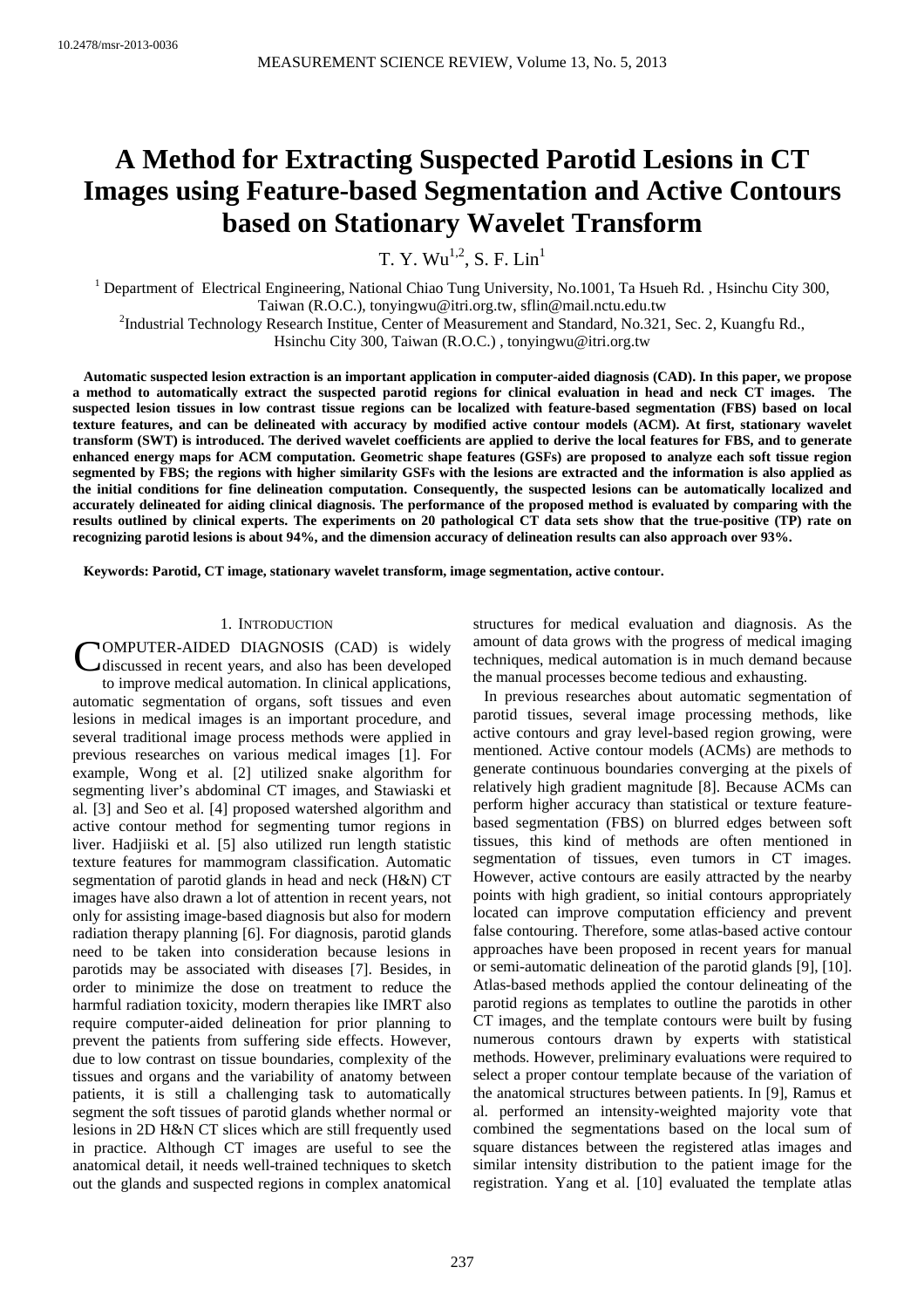based on the principle component analysis (PCA) method to decide the optimal candidates for active contour iterations. These works have been proposed to delineate the whole parotid gland regions, but the suspected lesions in parotids are still hard to be found automatically. Because suspected lesions may occur in various dimensions at unpredictable locations, it is hard to build templates for suspected lesions in images.

In previous works on lesion detection, organs and lesions were generally considered to be figured out with their gray intensities, so gray level thresholding was a popular method that can discriminate the abnormal regions in liver and breast with obvious intensity inhomogeneity [11]-[13]. However, it was hard to determine adaptive and stable thresholds because of brightness variation and low contrast, and the non-lesion regions with similar gray intensities may also be incorrectly found. To automatically extract parotid lesions, besides gray intensities, region segmentation requires higher-order local features and the lesion regions need to be automatically identified and localized among the complex segmented tissue regions. In other researches, ACM-based methods were also mentioned to delineate suspected lesions [14], [15]. However, traditional gradientbased ACMs encounter difficulties on blurred boundaries between normal and pathology tissues. In [15], Achuthan et al. proposed and improved the level set ACM to segment lesion tissues surrounded within a similar tissue region in CT images, but it was not sufficient for extracting lesions surrounded by various tissues. Besides, initial contours still need to be placed manually near the real boundaries preventing that the contour may be attracted by other strong edges. In [16], [17], the initial boundaries of organs in abdominal CT images were extracted by gray level thresholding based on statistical gray-intensity histogram of a region of interests (ROI), and the accurate tissue boundaries were outlined by adjusting the segmentation results with gradient maps and edge points. In [18], the initial contours for extracting tumors in brain MRI were obtained by clustering pixels of similar gray level. However, gray level distribution is not sufficient for segmenting the lesion tissues in parotids well. Besides, the weak boundaries of parotid lesions also cannot effectively attract the contours so that the initial contours for fine delineation need to be placed manually.

In order to automatically extract the suspected parotid lesion regions and improve the automation and accuracy for clinical evaluation, we propose a method comprising two main stages:

- 1. In lesion localization, the low contrast tissues in parotid regions are segmented with wavelet-based texture features and the lesion regions can be identified with geometric shape features (GSF) and localized.
- 2. In fine delineation, modified ACM computation with the initial conditions derived from lesion extraction and the enhanced feature map can improve the computation efficiency and delineation accuracy of the parotid lesions

Above all, stationary wavelet transform (SWT) is mentioned and utilized in both stages. The subject and the proposed methods are described in Sec. 2 and Sec 3, respectively. In Sec. 4, the experiment results are shown and the performance of the proposed method is evaluated by comparing with the results from clinical experts.

## 2. SUBJECT

An H&N CT image is shown in Fig.1. Parotid glands are anatomically located at both lateral sides of the neck, so that the regions of interest (ROI) can be set at both sides of the spine and the air path in the center of the section. It can be seen that the soft tissues including parotid glands have lower contrast and weaker boundaries in the CT images than the bones and air path.



Fig.1. An H&N CT image and the parotid glands.

A pathological parotid gland is shown in Fig.2., and the inner contour delineates the skeptical lesion which needs to be considered. Moreover, in some cases, lesions may be large and may occupy a great part of the parotids.



Fig.2. An H&N CT image with parotid pathology.

The framework proposed in this paper is shown as the summarizing block diagram below (Fig.3.).

The proposed scheme starts from SWT, and the coefficients are utilized to derive the texture features for FBS and wavelet-based energy map (WEM) denoting the local energy for ACM delineation. In localization shown in Fig.3., FBS is used to segment the soft tissue into regions, and then morphological process and geometric feature analysis are proposed to extract and recognize the lesions from the segmentation results. Then in fine delineation, initial contours are derived from the lesion segmentation results, and wavelet coefficient manipulation is applied to enhance the energy features in WEM to improve the ACM performance on tissue boundaries. As a result, the lesion regions can be automatically localized and extracted, and the derived information can be applied for clinical evaluation.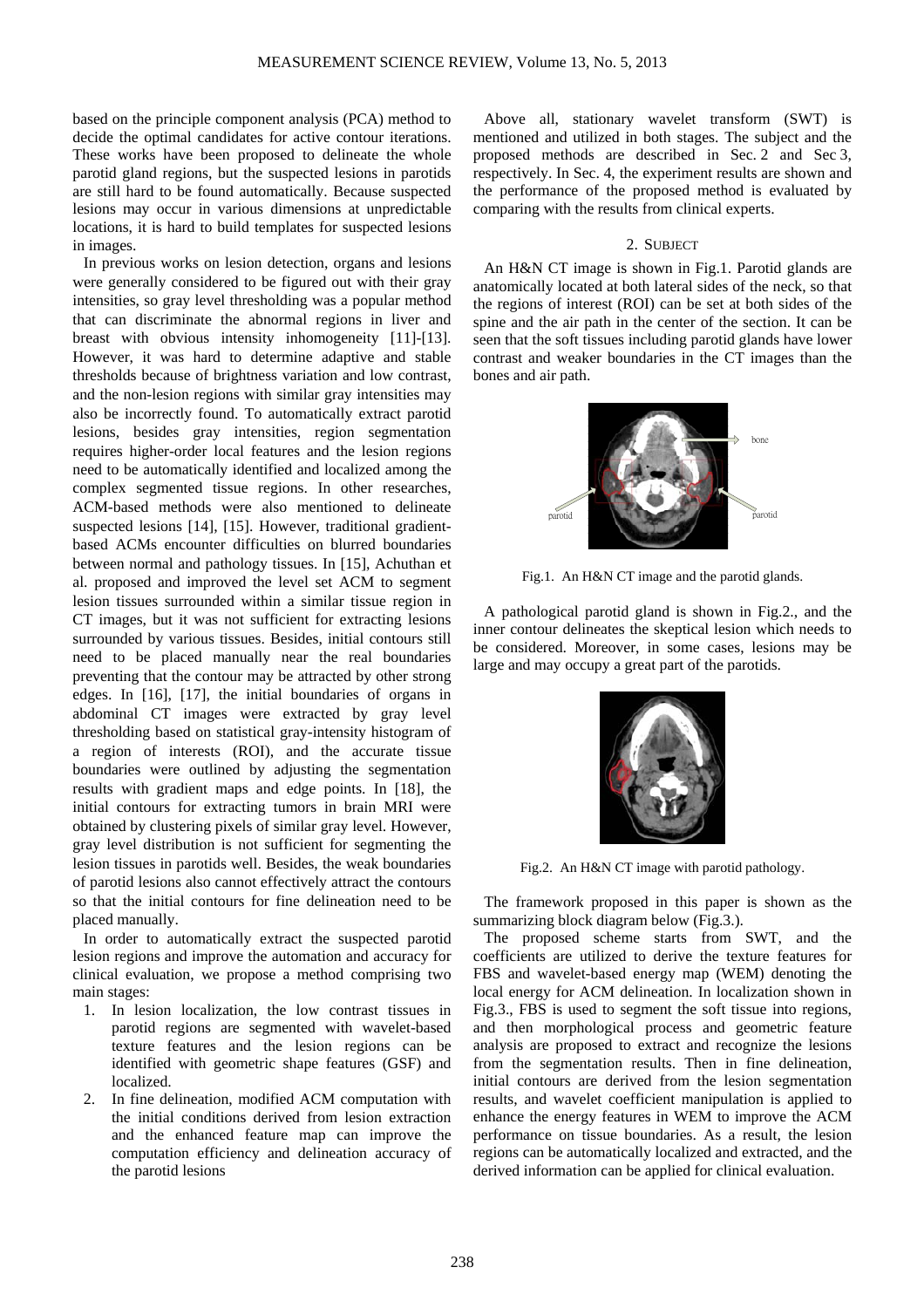

Fig.3. Schematic diagram of the proposed method.

## 3. METHODS

In this section, the methods proposed in this work are described. At first, SWT is introduced, and the methods to derive texture features and enhance the wavelet-based energy features are both mentioned. Besides, the morphological process and GSFs to extract the lesion regions are introduced after FBS, and methods to set the initial conditions to improve the ACM performance are also described in this section.

## *A. Stationary Wavelet Transform (SWT)*

SWT is a modified method proposed to overcome problems such as translation variance in discrete wavelet transform (DWT). DWT is a method utilizing a pair of biorthogonal digital high-pass and low-pass filters which can decompose a signal into sub-bands to capture both time and frequency information of digital signals. The one level convolution of a discrete one-dimensional (1-D) signal *f*[*x*] can be computed by (1) and (2).

$$
W_L(j,k) = \sum_x 2^{j/2} f[x] \times h_L[2^j x - k]
$$
 (1)

$$
W_H(j,k) = \sum_{x} 2^{j/2} f[x] \times h_H[2^j x - k]
$$
 (2)

where  $W_L$  and  $W_H$  denote the approximation coefficients and detail coefficients, respectively,  $h<sub>L</sub>$  and  $h<sub>H</sub>$  are a pair of biorthogonal high-pass and low-pass wavelet filters, and *j* is the scale parameter. In DWT, a 1-D signal is decomposed into two sub-bands, and each sub-band can be continuously decomposed in cascades into the other sub-bands at different scales. Two-dimensional (2-D) DWT can be implemented by convolving the signal with wavelet filters along both directions, and the 2-D signal can be as a result decomposed into four sub-bands, including Low-Low (LL), Low-High (LH), High-Low (HL) and High-High (HH). LL is the approximate sub-band while LH, HL and HH are the detail sub-bands of horizontal, vertical and diagonal directions, respectively. In traditional DWT, each convolution operation is followed by dyadic down-sampling and subband coefficients are down-sampled by 2, so translationinvariance cannot be preserved. Translation-invariance is an important property for applications such as alignment, pattern recognition and detection. In [19]-[22], several translation-invariant DWT methods including a trous algorithm, redundant DWT (RDWT) and SWT were proposed to avoid over-smoothing of the signals in DWT denoising, or to reserve more significant signal properties and keep the location without translation. In [23], Hu et al. utilized the SWT to derive the contourlet coefficients which require more detailed local features. SWT is an undecimated wavelet transform (WT) and it can capture timefrequency information while keeping the location invariance. Besides, unlike a trous algorithm, SWT can preserve directional information in 2-D signals and does not need recursive computation in RDWT [19], [20].

The implementation of SWT algorithm is similar to DWT but convolution operations in SWT are not followed by down-sampling. Instead, SWT up-samples the wavelet filters by inserting zeros to realize the multi-scale analysis. Hence, the approximation and detail sub-bands of SWT can both keep the same size as the original data. A wavelet filter *h* with length of *n* at 0*th* level can be written as (3).

$$
h_0 = [h^1, h^2, \dots, h^{n-1}, h^n]
$$
 (3)

The filter becomes (4) at a higher level.

$$
h_1 = [h^1, 0, h^2, 0, \dots, h^{n-1}, 0, h^n]
$$
 (4)

Hence, 2-D SWT can be implemented by computing the following equations (5)-(8) and four sub-bands can also be generated.

$$
W_{LL}(j, x, y) = \sum_{x, y} f[x, y] \times h_{L, j}[x - m] \times h_{L, j}[y - n]
$$
(5)

$$
W_{LH}(j, x, y) = \sum_{x, y} f[x, y] \times h_{L,j}[x - m] \times h_{H,j}[y - n]
$$
 (6)

$$
W_{HL}(j, x, y) = \sum_{x, y} f[x, y] \times h_{H, j}[x - m] \times h_{L, j}[y - n]
$$
 (7)

$$
W_{HH}(j, x, y) = \sum_{x, y} f[x, y] \times h_{H, j}[x - m] \times h_{H, j}[y - n]
$$
(8)

where  $h_{L,j}$  and  $h_{H,j}$  are the wavelet filter pairs in *j*th level,  $W_{LL}$ ,  $W_{L}$ ,  $W_{HI}$  and  $W_{HH}$  denote the coefficients in LL, LH, HL, and HH sub-bands.



Fig.4. Illustrations of DWT and SWT, and the four sub-bands respectively (a) DWT (b) SWT.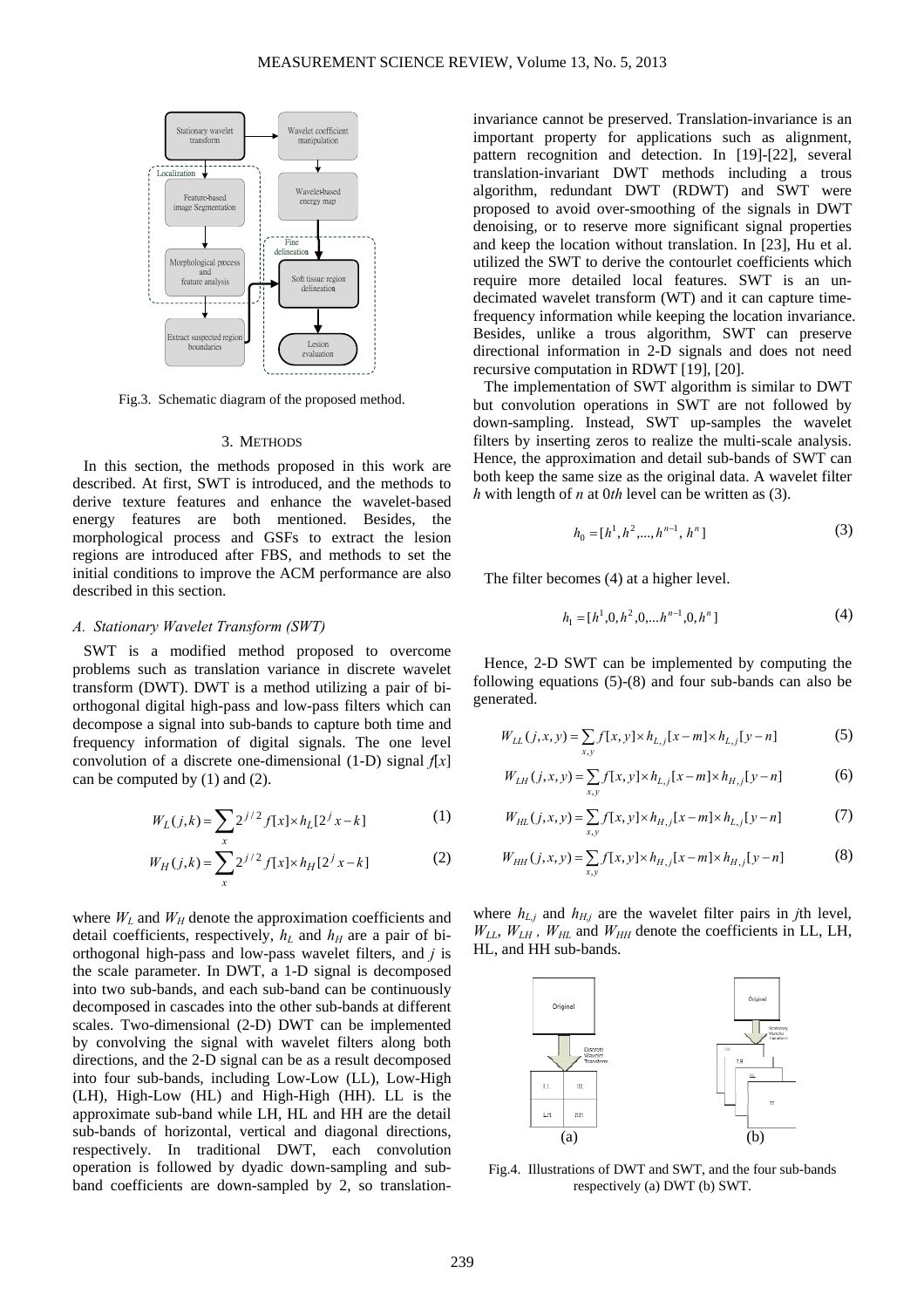The sub-bands of SWT as expressed in Fig.4(b). have the same size as the original image and do not suffer from resolution degradation as DWT in Fig.4(a). To extract the tissue regions of lesions, the SWT coefficients are applied to derive the local features of tissue regions for segmentation. Besides, the sub-bands with the same size as the original image are also utilized to derive the modified energy feature map for ACM that each pixel in the feature map can directly correspond to each pixel in the original image.

# *B. Lesion localization with feature-based segmentation (FBS) and geometric shape features (GSFs)*

FBS is applied to segment regions by discriminating their local features derived from regional pixels, such as gray level distribution and texture features. In previous works, lesions in medical images could be found by figuring out the tissue regions with the different features from the normal regions. Hence, with reliable features, tissue regions can be segmented by means of segmentation algorithms, and the lesion regions can also be discriminated and localized. Texture feature analysis is an effective method that can describe the regional features in images, and has been introduced in previous works to segment the suspected tumor regions of livers in abdominal CT images and brains in MRI [24]-[27]. Beside gray level intensities, texture features mainly express the relationship between a pixel and its neighbor pixels. Deriving texture features with the wavelet coefficients in sub-bands is one of the most popular methods. Various texture features have been introduced for applications based on statistical computation of the wavelet coefficients [28], [29]. However, different from SWT, traditional WT coefficients are down-sampled during decomposition and more than one adjacent pixel in original images shares a wavelet coefficient in sub-bands such that the derived features may be over-smoothed as mentioned in [21]. Therefore, with SWT coefficients, fine texture features can be preserved. In this work, three feature measures including energy, mean and variance are adopted in companion with gray level for soft tissue region segmentation and computed by (9)-(11):

Energy = 
$$
\frac{1}{N^2} \sum_{i,j \in mask} |W_{i,j}|^2
$$
 (9)

$$
Mean = \frac{1}{N} \sum_{i,j \in mask} W(i,j)
$$
 (10)

$$
Variance = \frac{1}{N^2} \sum_{i,j \in mask} \left| W(i,j) - Mean \right|^2 \tag{11}
$$

where *i, j* mean the column and row indices of the pixels inside the mask,  $W_{i,j}$  means the wavelet coefficients and N is the number of pixels in the mask which are gathered to calculate the energy. The sub-band LL which contains the approximation coefficients along row and column directions can be thought to have a smoothed image blurred by lowpass filters, and can represent the information about local gray intensities. Energy is an effective feature for texture characterization, and is calculated mainly with the detail coefficients to reflect the distribution of the variation along the frequency. The mean and variance are the descriptors used to describe the local statistical features. Based on these feature descriptors, image segmentation algorithms are aimed to connect pixels in an image appearing with similar features into regions.

In H&N CT images, the gray values of the pixels at the bone tissues are high and low at the holes between anatomical structures or inside the air path. Therefore, the bones and the spaces in images can be pre-eliminated before the segmentation process in order to reduce the computation. The empirical gray level thresholds for the images from a machine can be obtained by observing the brightness reaction in numerous images captured by the same machine. The feature vectors can be preliminarily selected such that only the feature vectors which correspond to the pixels having gray intensity within the high and low thresholds are eligible for the feature classifying computation.

After feature descriptors corresponding to the pixels are derived, the pixels having similar features can be related by classifying the feature vectors. K-means is an unsupervised segmentation algorithm to classify a group of *n*-dimensional feature vectors into *k* clusters [30]-[31], and similar feature vectors can be classified into the same cluster. In medical image applications, k-means has been utilized in the liver and brain tissue segmentation in abdominal CT images and MRI images [32]-[34]. The main concept of k-means is to minimize the sum of the square distance from each point to the center of the group that it is assigned to. As a result, the adjacent pixels with similar features can be gathered into regions and labeled with the same grouping indices.

Hence, the soft tissue can be segmented into regions with texture features (Fig.5(b).). Then, the following morphological process is proposed to extract the suspected regions from the segmentation results.

- *Step 1.* Erode the extracted regions after segmentation.
- *Step 2.* Label each separate region with a unique number.
- *Step 3.* For each labeled blob, fill the holes inside.
- *Step 4.* Dilate the filled blob with the mask of the same size at *Step 1*.
- *Step 5.* Remove the region if the area is smaller than the threshold.
- *Step 6.* Go to *Step 3* until all labeled regions in *Step 2* are processed.

The threshold in *Step 5* used to remove the small fragments can be determined with regard to the requirement that the smallest dimension of the lesion needs to be figured out in images.

In Fig.5., the FBS and morphological process to localize the suspected lesion region is presented. Fig.5(b). represents the FBS result of Fig.5(a). with k-means segmentation, and Fig.5(c). to Fig.5(f). illustrate the morphological process to extract the segmented regions. The blob in Fig.5(f). is one of the labeled blobs with eligible size to be extracted in Fig.5(d). As a result, Fig.5(g). is the boundary contour of the extracted region.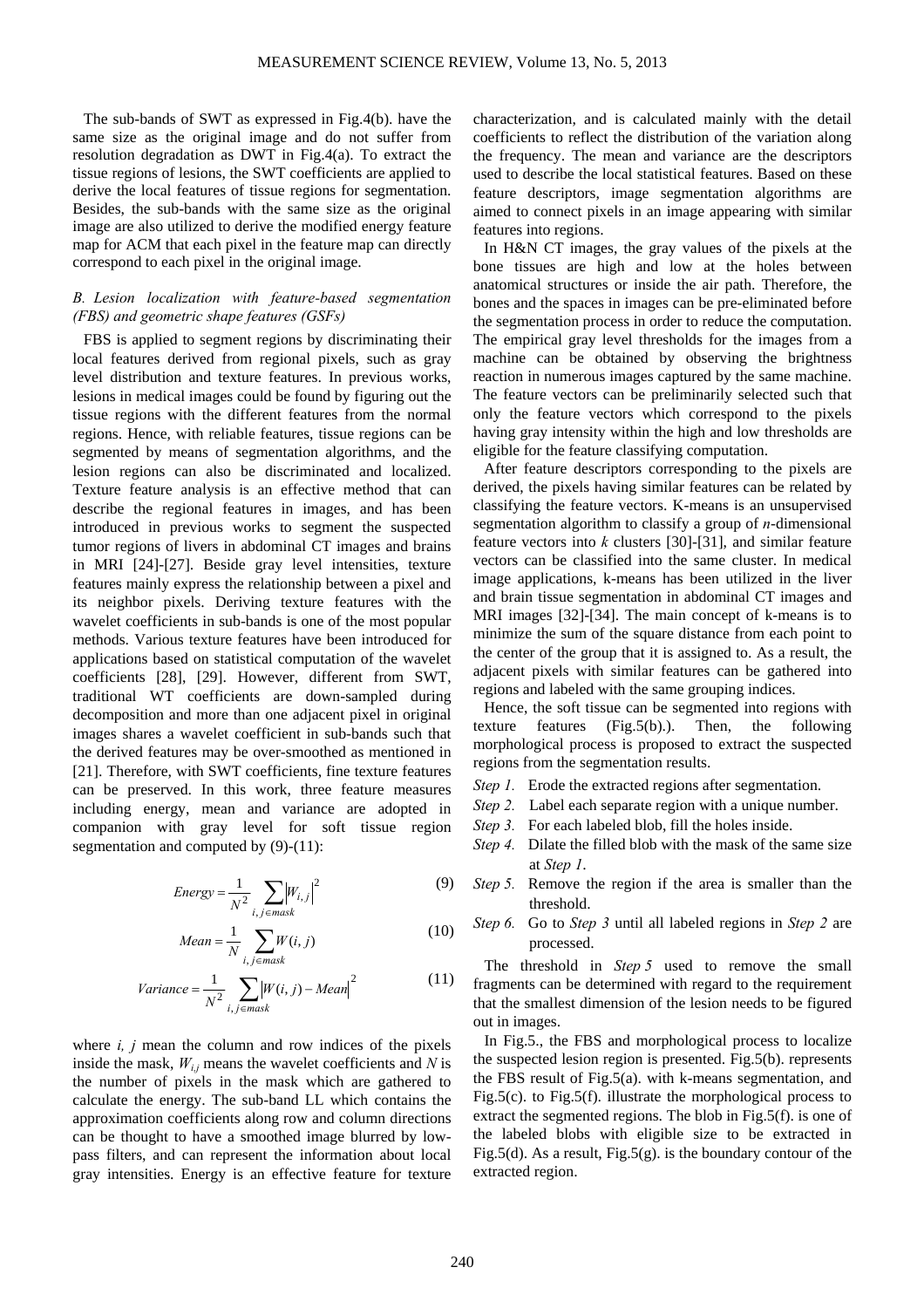

Fig.5. (a) An original parotid CT image (b) The result of FBS with k-means (c) Segmented tissue regions (d) Erosion process (e) An extracted blob from (e) (f) Filling and dilation process (g) the extracted boundary of (f).

After FBS and the morphological process, more than one tissue region is extracted (Fig.5(d).), but not every extracted region is lesion region requiring fine delineation. In accordance with clinical experience, shape is an important feature of suspected lesions. Therefore, each extracted blob is then analyzed for their GSFs, and the suspected regions can be found among the segmentation results. Three GSFs are introduced, including form factor, aspect ratio, and circularity.

Form factor *F* can be derived by (12):

$$
F = \frac{4\pi A_{ROI}}{P_{ROI}^2}
$$
 (12)

where  $A_{ROI}$  is the area of the region, and  $P_{ROI}$  means the perimeter of the region.

Aspect ratio *A* and circularity *C* can be computed by (13) and (14), respectively.

$$
A = \frac{L_{\text{max}}}{L_{\text{min}}} \tag{13}
$$

$$
C = \frac{\mu_R}{\sigma_R} \tag{14}
$$

where  $\mu_R$  is the mean of the distance from the average center of the region to the bounding points, and  $\sigma_R$  is the quadratic mean of the deviation of the relative distance:

$$
\mu_R = \frac{1}{N} \sum \left\| (x_i, y_i) - (\overline{x}, \overline{y}) \right\| \tag{15}
$$

$$
\sigma_R = \frac{1}{N} \sum \left( \left\| (x_i, y_i) - (\overline{x}, \overline{y}) \right\| - \mu_R \right)^2 \tag{16}
$$

where  $(x, y)$  denotes the coordinates of the bounding points and  $(\bar{x}, \bar{y})$  is the average.

As shown in Table 1., the GSFs of three extracted pathological regions are listed, and three examples of normal tissue regions are also listed in Table 2.

Table 1. Extracted blobs of suspected tissue regions and the GSFs.

| <b>GSF</b> |       |        |       |
|------------|-------|--------|-------|
|            | 0.905 | 1.347  | 0.699 |
|            | 3.086 | 10.013 | 2.338 |
|            | 1.690 | 1.015  | 1.381 |

Table 2. Extracted blobs of normal tissue regions and the GSFs.

| <b>GSF</b> |       |       |       |
|------------|-------|-------|-------|
|            | 0.271 | 1.347 | 0.461 |
|            | 0.399 | 1.169 | 0.273 |
|            | 1.642 | 1.922 | 8.619 |

According to the clinical experts and by observing the pathological images, most parotid lesions are approximately rounded and concentrated. Numerous images with typical parotid pathologies are selected. The lesion regions are delineated by clinical experts and the shape of lesion regions is analyzed for their GSFs. Some of the typical pathological images are shown in Fig.6.



Fig.6. Some images with typical parotid pathologies and the lesions are delineated by clinical experts in green.

Conclusively, we propose a rule expressed in (17) based on the analysis of the shape features of typical pathological lesions with tolerance for fear to wrongly neglect the lesions.

$$
(C \ge 2.2 \text{ or } A \le 1.8) \text{ and } (F \ge 0.7) \tag{17}
$$

After analyzing each segmented region, only the regions having similar shape features with lesions are preserved. As a result, the suspected lesion regions can be localized, and the segmentation results are utilized for the following fine delineation.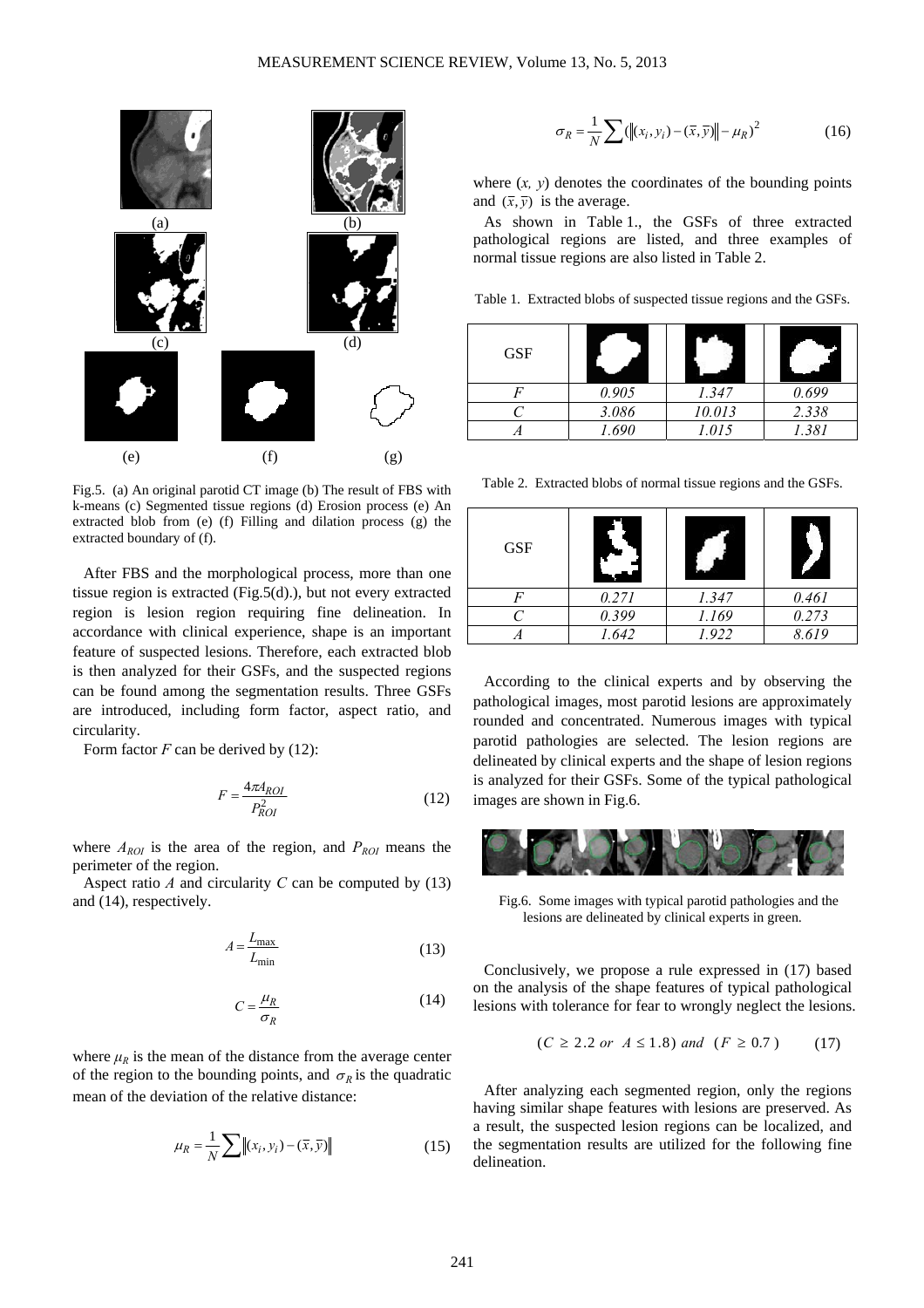## *C. Fine delineation with automatic initial conditions and modified feature map*

After localizing the lesion regions, in order to delineate the lesion regions with higher accuracy, geodesic active contour (GAC) is used. It is an ACM method simplifying the snake method and using the gradient value as the external energy parameter [35]. The gradient can be thought to have more distinct boundary features while the main idea of this kind of GAC is to minimize the energy function which controls the smoothness of the curve and attracts the curve toward the boundaries. The traditional energy function in GAC can be written as (18).

$$
E[C(p)] = \int g(\left|\nabla I(C(p))\right|) \left|\frac{\partial C}{\partial p}(p)\right| dp \tag{18}
$$

where  $C(p)$  means a contour,  $g(x) = \frac{1}{\sqrt{1+|x|^2}}$ *x g x* +  $=\frac{1}{\sqrt{1-\frac{1}{x}}}\text{ is a}$ 

monotonically decreasing stopping function and ∇*I* is the gradient of an image *I*.

The terms in (18) include the external energy which is responsible for attracting the contour towards the object in the image and the internal energy to control the smoothness of the contour. In order to deform an initial contour towards the local minima of (18), the steady state solution is given by

$$
C_t = [g(|\nabla I|)k - \nabla g(|\nabla I|) \cdot \vec{N}] \vec{N}
$$
 (19)

where  $t$  denotes the time as the contour evolves,  $k$  is the Euclidean curvature and  $\overrightarrow{N}$  means the unit inward normal to the curve *C*. In order to solve the geodesic problem, level set formulation is introduced and curve *C* is considered as a zero level set function in (20).

$$
z = \phi(x, y, t) \tag{20}
$$

where  $\phi = [a,0] \times [b,0] \rightarrow \Re$ .

Hence, the contour can be represented with a signed distance map measuring the minimum distance from the contour to a point. GAC evaluation can be implemented in companion with the distance map and gradient energy as written in  $(21)$ .

$$
\Delta \phi_t = g(|\nabla I|)k|\nabla \phi| + \nabla g(|\nabla I|) \cdot \nabla \phi \tag{21}
$$

the normal and curvature can be evaluated by  $\vec{N} = -\frac{\nabla \phi}{|\nabla \phi|}$  $\vec{N} = -\frac{\nabla \phi}{|\nabla \phi|}$  and

$$
k = \text{div}(\frac{\nabla \phi}{|\nabla \phi|}),
$$
 respectively.

It is shown that the initial contours and gradient can highly affect the GAC results. Instead of manual placement, the extraction results of the lesion regions can be used to derive the initial contours. In Fig.7(a)., a boundary of an extracted region is extracted and then transformed into a distance map as shown in Fig.7(b)., and the signed distance map can be utilized as the initial condition for GAC.



Fig.7. (a) A boundary of an extracted region (b) The distance map of (a). The brighter points mean the longer distance from the contour. The points inside the contour are set to negative distance.

Although the initial contour close to the tissue regions can be obtained, in GAC curve evolution, the external energy controls the movement to the real tissue boundaries, and is associated with the gradient magnitude. However, as for soft tissues in CT images, the regions are noisy and do not have sufficient gradient to attract the active contours. Instead of the traditional method, the gradient magnitude in (19) can be obtained using the square sum of the detail coefficients of SWT as in (22).

$$
|\nabla I| = \sqrt{W_{HL}^2 + W_{LH}^2 + W_{HH}^2}
$$
 (22)

Wavelet coefficient manipulation is a method used for image enhancement and noise attenuation by adjusting the local coefficients based on a designed mapping function. In addition to wavelet shrinkage for image denoising, functional mapping method also has been proposed for enhancing the detail features in X-ray images [37]-[39]. The wavelet coefficients can be adjusted based on the mapping function *H*, as demonstrated in Fig.8., so that the waveletbased gradient energy with the modified wavelet coefficients can be computed by

$$
\left|\nabla \hat{I}\right|^2 = H^2(W_{HL}) + H^2(W_{LH}) + H^2(W_{HH})
$$
\n(23)

However, in the soft tissue regions with low contrast, the distribution of the original wavelet coefficients is concentrated. In order to enhance the features derived from the wavelet coefficients, the wavelet-based gradient energy can be directly mapped by (24).

$$
\left|\nabla \hat{I}\right|^2 = \hat{H}(W_{HL}^2 + W_{LH}^2 + W_{HH}^2) = \hat{H}(\left|\nabla I\right|^2)
$$
 (24)

where  $\hat{H}$  is the mapping function for energy features as demonstrated in Fig.8., combining shrinkage and mapping manipulation as written in (25).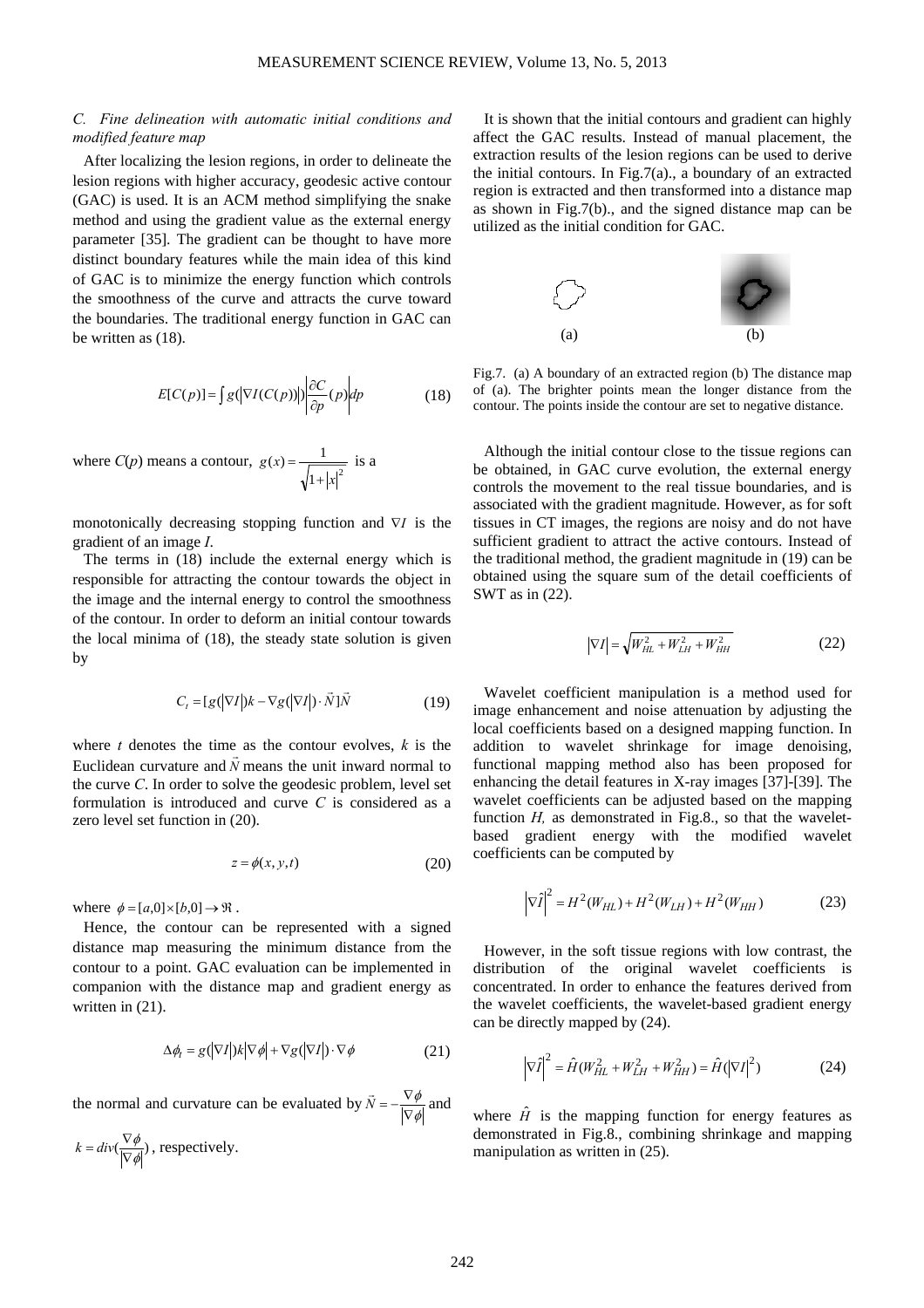

Fig.8. The mapping of the input coefficients to output coefficients with mapping function  $H(x)$ . The dotted line means  $H(x)=x$ .

$$
\hat{H}(x) = \begin{cases} y(x), & \text{if } x \geq \text{threshold} \\ 0, & \text{else} \end{cases} \tag{25}
$$

where  $y(x)$  is a piecewisely continuous mapping function designed for adjusting the features with values higher than *threshold*. The gradient magnitude in (19) can be replaced with the enhanced feature  $|\nabla \hat{i}|^2$ , and the stopping function  $g(x)$  is computed by

$$
g(\nabla \hat{I}) = \frac{1}{\sqrt{1 + |\nabla \hat{I}|^2}} = \frac{1}{\sqrt{1 + \hat{H}(W_{HL}^2 + W_{LH}^2 + W_{HH}^2)}}.
$$
 (26)

The fine delineation computation is initialized with the signed distance function based on the contours extracted from FBS results and the enhanced energy map. To precede the iterations, fast marching is a fast front propagation framework [40]. The front propagation considers the pixels in a narrow band around the existing front and solves the propagation equation to move the front ahead and bring new pixels into the narrow band. The operation keeps until it approaches the region boundaries and the front does not move anymore. Hence, the segmentation results can help locate the initial conditions near the real region boundaries and the iteration times for convergence can be reduced.

#### 4. RESULTS AND DISCUSSION

This section describes the experiment results of the proposed method to extract the parotid lesion regions. In order to evaluate the proposed method used for segmenting the parotid lesions, the performances of the two main stages are both evaluated. The experiment results are compared with the results delineated by the clinical experts for accuracy, and also compared with the results using the method proposed in [15]

#### *A. Experimental data*

In this work, 20 pathological CT sets were used to evaluate the results, and totally 137 images with parotid lesions were selected in the experiment. The CT dataset were collected from Cathay General Hospital (CGH) and the pathological images were selected by the clinical experts in the database. The CT images were scanned by Phillip Brilliance 64 scanner and the pixel spacing of the CT images was  $0.78 \times 0.78$  mm<sup>2</sup>. In order to evaluate the performance to discriminate the suspected lesions, another 100 images with normal parotids were also used.

## *B. Quantitative evaluation*

The performance of lesion region segmentation is evaluated by the true positive (TP) and false positive (FP) rates. TP is a portion of lesion region correctly segmented and the results are acceptable for clinical evaluation. FP is a portion of non-lesion region incorrectly recognized as a lesion. Lesion dimension is highly considered in diagnosis and treatment evaluation, so the fine delineation results are computed for their area and perimeter comparing with the results drawn by clinical experts for accuracy. The accuracy is computed by

$$
acc = (1 - \frac{|A - B|}{B}) \times 100\% \tag{27}
$$

where *A* is the result derived by the proposed method and B is the result from the clinical experts. The TP cases are evaluated for accuracy to evaluate the performance of fine delineation.

#### *C. Tissue segmentation and lesion localization*

Fig.9. illustrates some results after FBS and morphological process. GSF rule (17) is then involved to determine the suspected regions. The GSFs of the extracted tissue regions in Fig.9. are listed in Table 3. In this work, the lesions with diameter larger than 2 cm are required to be found, so the threshold of area used to remove the small fragments is 100 pixels, with respect to the resolution of the images.

Table 3. GSFs of the extracted regions in Fig.9. examples

| No.     | F     | $\mathcal{C}_{\mathcal{C}}$ | $\mathcal{A}$ | Suspected  |
|---------|-------|-----------------------------|---------------|------------|
| $(a)-1$ | 0.905 | 3.086                       | 1.690         | Yes        |
| $(a)-2$ | 0.281 | 0.439                       | 2.063         | No         |
| $(b)-1$ | 1.043 | 9.691                       | 1.526         | Yes        |
| $(c)-1$ | 1.067 | 21.156                      | 1.093         | Yes        |
| $(c)-2$ | 0.612 | 0.467                       | 3.315         | No         |
| $(d)-1$ | 0.908 | 1.954                       | 1.231         | Yes        |
| $(d)-2$ | 0.755 | 1.605                       | 1.495         | Yes(false) |

As shown in Fig.9., the suspected lesions can be identified among the extracted tissue regions based on the GSFs. Fig.9(d)-2. is an FP example that a segmented non-lesion region is adjacent to the real pathological region but wrongly recognized. In the experiment on 20 CT series, the average TP rate is 94.1 % over the 137 recognized pathological images and the average FP rate is 10.8 %, and most failed cases are due to unsatisfactory extraction results. In the experiment on the 100 images of normal parotids, non-lesion regions were incorrectly found in 8 images.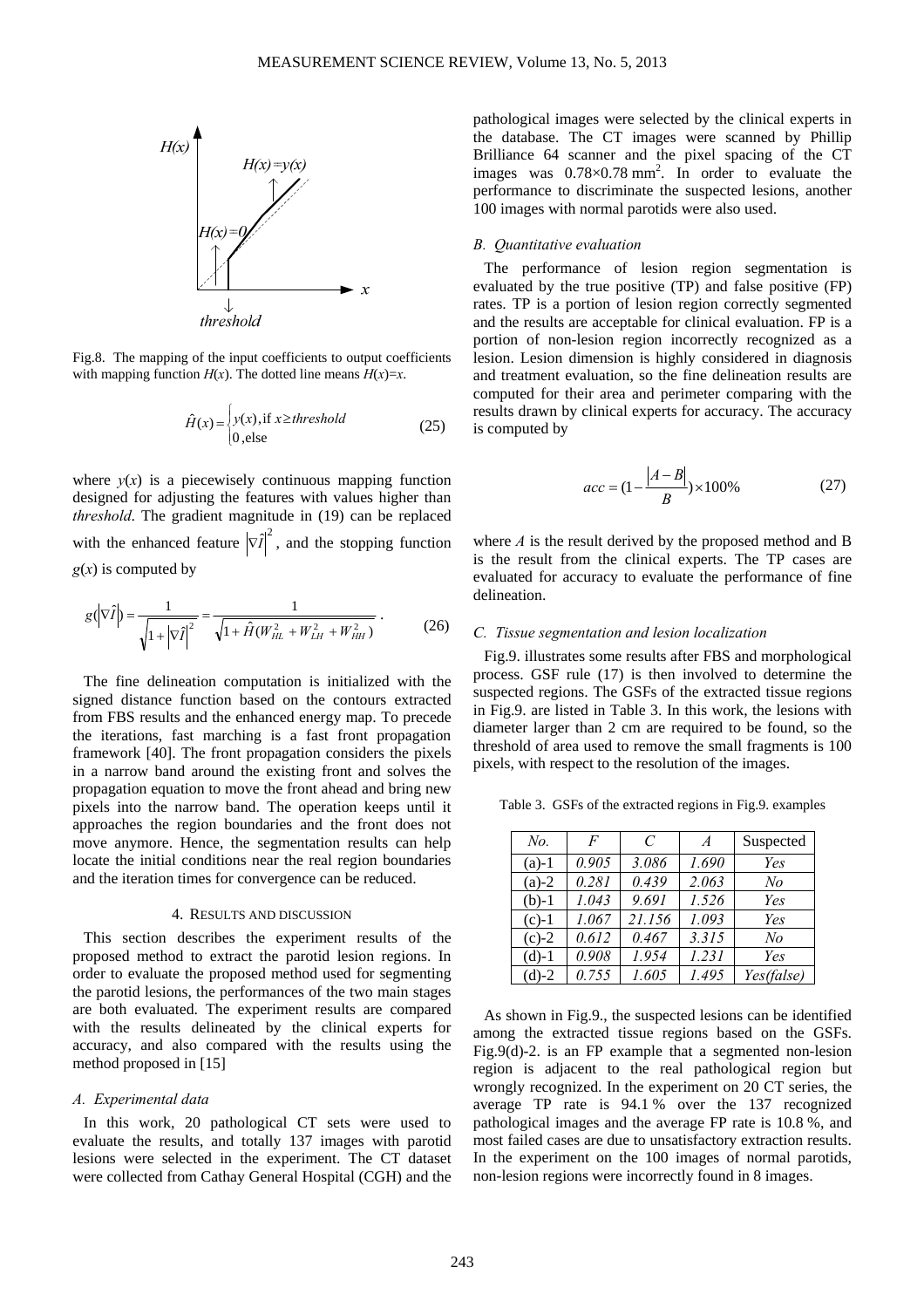

Fig.9. Examples of FBS and region extraction.

# *D. Fine delineation of lesion regions*

After the suspected lesion regions are extracted, the initial contours for GAC fine delineation can also be derived. In Fig.10., the delineation results are labeled in red and the segmentation results used to derive the initial contours are also presented on the right.



Fig.10. Examples of GAC delineation of suspected regions using enhanced WEMs and the initial condition maps.

In Fig.10., the initial contours near the real tissue boundaries can improve the convergence, and can help the contours not to be affected by scattered light as in Fig.10(e). Less than 20 iterations are required in the GAC computation with the proposed enhanced WEMs. The proposed method is also compared with the GAC results using gradient-based energy maps. Although the modified initial contours can help the GAC to go to the real boundaries, GAC using traditional gradient-based energy maps in many cases are still not correctly attracted to the tissue boundaries (Fig.11.). However, the same pathological images in Fig.11. can be effectively delineated with the proposed enhanced WEM (Fig.10(a). and Fig.10(f).).



Fig.11. (a).(c).GAC results using WEM. (b)(d) GAC results using gradient-based energy map with the same test images as (a) and (c) respectively.

| Original | WELSAC | Proposed method |
|----------|--------|-----------------|
|          |        |                 |
| (a)      | (d)    | (g)             |
|          |        |                 |
| (b)      | (e)    | (h)             |
|          |        |                 |
| (c)      | (f)    | (i)             |

Fig.12. (d)-(f) are the delineation results of (a)-(c)using the WEBLS and (g)-(i) are the results of the proposed method in this work.

In Fig.12. are some examples of parotid lesion segmentation using wavelet energy-guided level set active contour (WELSAC) proposed in [15]. Replacing the manual initial contour in [15], the initial contours are placed based on the method proposed in this work. The two methods proposed in Fig.12. are based on the same initial contour but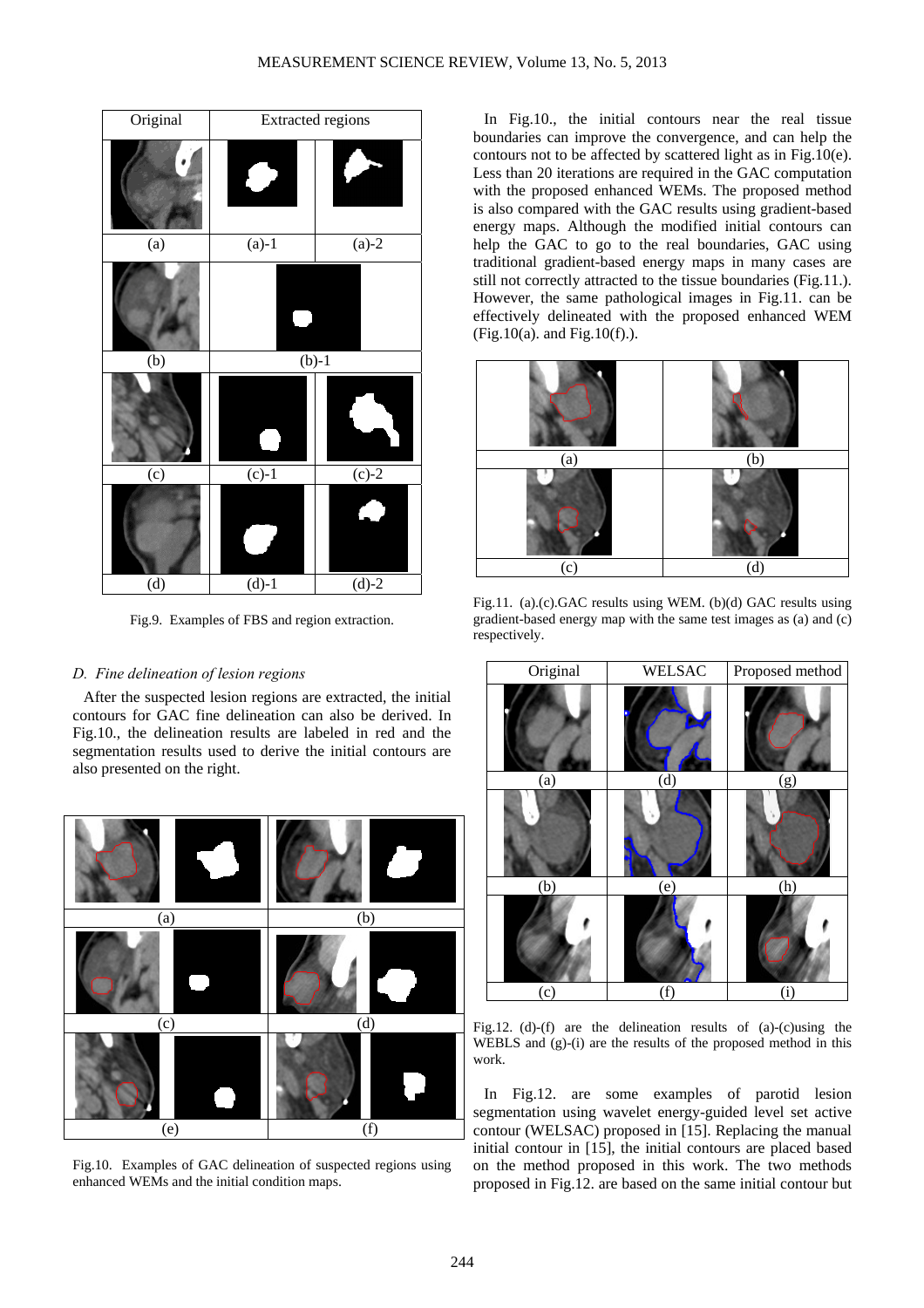the WEBLS cannot correctly delineate the parotid lesions. In most cases, WEBLS delineate the tissue regions with strong boundaries but not the parotid lesions with weak boundaries, so most of the delineation results are not reasonable for medical evaluation of the parotid lesions.

In the experiment, the proposed method in this study can achieve satisfying results and the average accuracy of area is 94.8 % and perimeter is 93.7 %. The TP rate and accuracy in percentage of each CT set are demonstrated in Fig.13.



Fig.13. TP rate of lesion recognition and delineation accuracy in percentage of each CT set.

# *E. Discussion*

In lesion localization, besides FBS that can improve segmentation of parotid tissues, shape features analysis used to determine the lesion regions among the segmentation results (Fig.5(b).) can also improve the automation. The GSF rule (17) used to identify the lesion regions is induced from numerous typical pathologies in previous works and has been adjusted in clinics, so not only the 20 cases in this experiment; we believe that the rule is also appropriate for other cases. Identification of lesions is affected by the results of tissue extraction whether in TP or FP cases. Most positive lesion regions but incorrectly recognized are due to unsatisfying segmentation on the boundaries or the mask effect from morphological process, such that the adjacent tissues are wrongly connected with the lesion regions. In these cases, ACM can improve the results by placing the initial contour inside the segmented regions to separate the wrongly connected tissues.

As to FP cases, some regions with uniformed local features may be extracted and wrongly recognized because of similar shape features with lesion regions. However, for fear of missing the risky lesions in pre-inspection, tolerance is required and higher FP rate can be acceptable. The target with too small area in images may be easily neglected or merged into other larger regions. Besides, the morphological process used to remove the small regions and separate the connected regions may deform the lesion regions because of the mask effect. In fine delineation, FBS results can be adjusted and the automatic placement of initial contours can improve the ACM computation performance. In experiment, less than 20 ACM iteration times are required in each image. Besides, the WEM proposed in this work can enhance the boundary features and improve the property on attracting the contour. The contouring results are better than traditional gradient-based map with the same initial conditions (Fig.11.). The gradient map is not sufficient enough and the active contours are attracted by the edges stronger than the tissue boundaries. Besides, the WELSAC method proposed in [15] also achieves unsatisfying results on segmenting the parotid lesions. The main idea of WEBLS is to segment two similar lesion and non-lesion regions by dividing the energy feature map derived with traditional DWT. However, there are always more than two tissues with various features surrounding the parotid lesion tissues, and the translation variance in DWT can also blur the tissue boundaries. Only in few cases, the images with significant lesion regions can be extracted but with low accuracy. Besides, scattered light due to metal reflection may result in strong light variation and is another significant problem in CT images.

As shown in Fig.9(c). and Fig.12(i)., the extraction results are not seriously affected by the slight scattered light. However, the proposed method may fail if intense scattered light covers a large area of parotids. In recent years, more and more patients are equipped with metal parts in the bodies, and a large amount of the images may be affected by scattered light. Therefore, it requires developing methods to remove the scattered light ray in images to reduce the influence. In this work, Daubechies wavelets are applied because of their dominant properties. The higher-order Daubechies wavelet with longer filter length may blur the features for both segmentation and delineation, so the degree of Daubechies wavelet also depends on the resolution of images. According to the resolution of the CT images for experiment in this work, first and second order Daubechies wavelets are applied, and can approach more reasonable results than higher order Daubechies wavelets. As a consequence, the final extraction results can also be verified by comparing with the results from the adjacent slices, because the lesions should not vary a lot in two continuous slices. With reliable accuracy, the dimension of the extracted lesions can be automatically measured for clinical evaluation in clinics.

#### 5. CONCLUSIONS

The objective purpose of the present work is to develop a method that can automatically extract the parotid lesions in H&N CT images, in order to improve medical automation on diagnosis and treatment planning. The proposed scheme in this work can approach automatic localization of the suspected lesion regions and automatic delineation of the lesion boundaries. Localization of lesions by means of local features and shape features can improve the automation and performance on accurate delineation. Besides, GAC with the proposed enhanced feature maps can perform in higher efficiency on computation. Because of the variation of image quality, the performance can be adjusted by designing appropriate mapping functions in (24) for feature enhancement. As the increase of the medical images, the proposed scheme provides a method to reduce the manual process. The extracted information can be helpful for clinical evaluation and diagnosis confirmation. Our future works include collecting more pathological images to improve the recognition accuracy and extending the scheme to other images for medical applications.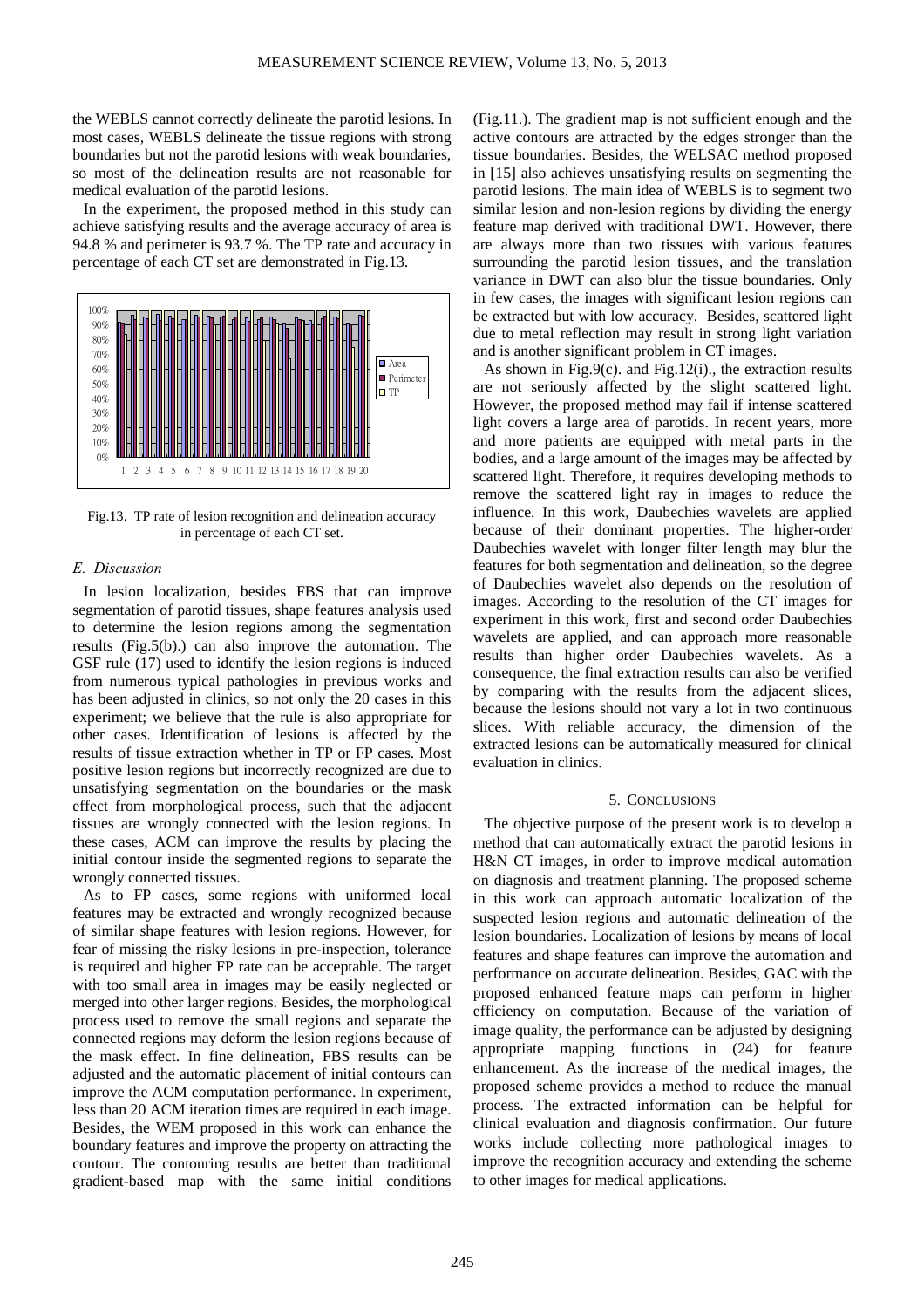## **REFERENCES**

- [1] Mikulka, J., Gescheidtova, E., Bartusek, K. (2012). Soft-tissues image processing: Comparison of traditional segmentation methods with 2D active contour methods. *Measurement Science Review*, 12 (4), 153–161.
- [2] Wong, D., Liu, J., Fengshou, Y., Tian, Q., Xiong, W., Zhou, J., Wang, S.C. (2008). A semi-automated method for liver tumor segmentation based on 2D region growing with knowledge-based constraints. *The Midas Journal*.
- [3] Stawiaski, J., Decenciere, E., Bidault, F. (2008). Interactive liver tumor segmentation using graph-cuts and watershed. In *Workshop on 3D Segmentation in the Clinic: A Grand Challenge II. Liver Tumor Segmentation Challenge (MICCAI 2008).*
- [4] Seo, K.S., Chung, T.W. (2005). Automatic boundary tumor segmentation of a liver. In *Computational Science and Its Applications (ICCSA 2005)*, LNCS 3483. Springer, 836-842.
- [5] Hadjiiski, L., Sahiner, B., Chan, H.P., Petrick, N., Helvie, M.A., Gurcan, M. (2001). Analysis of temporal changes of mammographic features: Computer-aided classification of malignant and benign breast masses. *Medical Physics*, 28 (11), 2309-2317.
- [6] Shimizu, A., Hitosugi, T., Nakagawa, J.Y., Tamura, M., Kobatake, H. (2003). Development of computeraided diagnosis system for 3D multi-detector row CT images of livers. In *International Congress Series*, 1256, 1055-1062.
- [7] Amirlak, B., Chim, H., Chen, E.H., Stepnick, D.W. (2013). *Malignant parotid tumors*. http://emedicine. medscape.com/article/1289616-overview.
- [8] Kass, M., Witkin, A., Terzopoulos, D. (1988). Snakes: Active contour models. *International Journal of Computer Vision*, 1 (4), 321-331.
- [9] Ramus, L., Malandain, G. (2010). Multi-atlas based segmentation: Application to the head and neck region for radiotherapy planning. In *Medical Image Analysis for the Clinic : A Grand Challenge (MICCAI 2010),*  281-288.
- [10] Yang, J., Zhang, Y., Zhang, L., Dong, L. (2010). Automatic segmentation of parotids from CT scans using multiple atlases. In *Medical Image Analysis for the Clinic : A Grand Challenge (MICCAI 2010),* 323- 330.
- [11] Rosin, P.L. (2009). Classification of pathological shapes using convexity measures. *Pattern Recognition Letters*, 30 (6), 570-578.
- [12] Moghe, A.A., Singhai, J., Shrivastava, S.C. (2011). Automatic threshold based liver lesion segmentation in abdominal 2D-CT images. *International Journal of Image Processing (IJIP)*, 5 (2), 166.
- [13] Nguyen, V.D., Van Nguyen, T., Nguyen, T.D., Nguyen, D.T., Van Hoang, H. (2010). Detect abnormalities in mammograms by local contrast thresholding and rule-based classification. In *Third International Conference on Communications and Electronics (ICCE)*, 11-13 August 2010. IEEE, 207- 210.
- [14] Brieva, J., Gonzalez, E., Gonzalez, F., Bousse, A., Bellanger, J.J. (2006). A level set method for vessel segmentation in coronary angiography. In *27th Annual International Conference of the Engineering in Medicine and Biology Society (IEEE-EMBS 2005)*, 17- 18 January 2006. IEEE, 6348-6351.
- [15] Achuthan, A., Rajeswari, M., Ramachandram, D., Aziz, M.E., Shuaib, I.L. (2010). Wavelet energyguided level set-based active contour: A segmentation method to segment highly similar regions. *Computers in Biology and Medicine*, 40 (7), 608-620.
- [16] Lim, S.J., Jeong, Y.Y., Ho, Y.S. (2006). Automatic liver segmentation for volume measurement in CT Images. *Journal of Visual Communication and Image Representation*, 17 (4), 860-875.
- [17] Campadelli, P., Casiraghi, E., Pratissoli, S., Lombardi, G. (2009). Automatic abdominal organ segmentation from CT images. *Electronic Letters on Computer Vision and Image Analysis*, 8 (1), 1-14.
- [18] Wang, Y., Lin, Z.X., Cao, J.G., Li, M.Q. (2011). Automatic MRI brain tumor segmentation system based on localizing active contour models. *Advanced Materials Research*, 219, 1342-1346.
- [19] Lang, M., Guo, H., Odegard, J.E., Burrus, C.S., Wells Jr, R.O. (1996). Noise reduction using an undecimated discrete wavelet transform. *IEEE Signal Processing Letters,* 3 (1), 10-12.
- [20] Fowler, J.E. (2005). The redundant discrete wavelet transform and additive noise. *IEEE Signal Processing Letters*, 12 (9), 629-632.
- [21] Coifman, R.R., Donoho, D.L. (1995). Translationinvariant de-noising. In *Wavelets and Statistics*. Springer, LNS 103, 125-150.
- [22] Dutilleux, P. (1989). An implementation of the "algorithme à trous" to compute the wavelet transform. In *Wavelets.* Springer, 298-304.
- [23] Hu, Y., Hou, B., Wang, S., Jiao, L. (2006). Texture classification via stationary-wavelet based contourlet transform. In *Advances in Machine Vision, Image Processing, and Pattern Analysis.* Springer, LNCS 4153, 485-494.
- [24] Semler, L., Dettori, L., Furst, J. (2005). Wavelet-based texture classification of tissues in computed tomography. In *18th IEEE Symposium on Computer-Based Medical Systems*, 23-24 June 2005. IEEE, 265- 270.
- [25] Qurat-Ul-Ain, G.L., Kazmi, S.B., Jaffar, M.A., Mirza, A.M. (2010). Classification and segmentation of brain tumor using texture analysis. In *9th WSEAS International Conference on Recent Advances in Artificial Intelligence, Knowledge Engineering and Data Bases (AIKED 2010),* 147-155.
- [26] Kruggel, F., Paul, J.S., Gertz, H.J. (2008). Texturebased segmentation of diffuse lesions of the brain's white matter. *Neuroimage*, 39 (3), 987-996.
- [27] Pham, M., Susomboon, R., Disney, T., Raicu, D., Furst, J. (2007). A comparison of texture models for automatic liver segmentation. In *Medical Imaging 2007 : Image Processing.* SPIE, Vol. 6512.